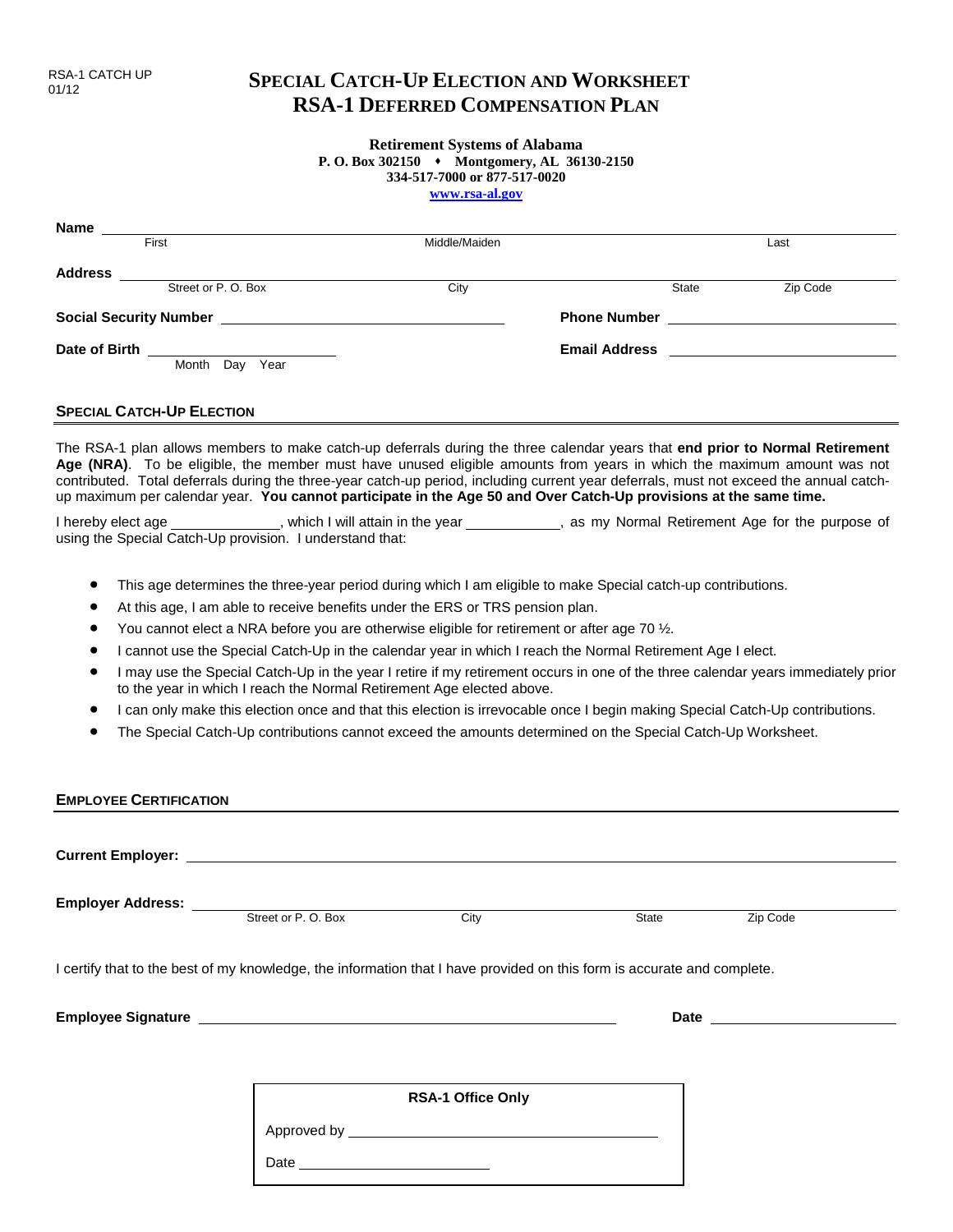## **SPECIAL CATCH-UP WORKSHEET**

#### **TOTAL AVAILABLE FOR CATCH-UP**

The member must use W-2s and account statements from 457, 401(k), and 403(b) plans in which the member has participated to calculate the amount of catch-up to which the member is entitled.

- **Step 1:** Enter in column (A), beginning with 1986, the years for which the maximum amount was not deferred.
- **Step 2:** Enter in column (B) the gross income received from public employment using W-2 forms for the year.
- **Step 3:** Write in column (C) the amount of Employees' or Teachers' Retirement contributions deducted from that year's pay.
- **Step 4:** Subtract (C) from (B) and enter the difference in (D).
- **Step 5:** Enter in column (E) the **lesser** of the following amounts for each calendar year:

| For 1986 - 1997 | 25% of Column D or           | \$7,500  |
|-----------------|------------------------------|----------|
| For 1998 - 2000 | 25% of Column D or           | \$8,000  |
| For 2001        | 25% of Column D or           | \$8.500  |
| For 2002        | 100% of Column D or          | \$11,000 |
| For 2003        | 100% of Column D or \$12,000 |          |
| For 2004        | 100% of Column D or \$13,000 |          |
| For 2005        | 100% of Column D or \$14,000 |          |
| For 2006        | 100% of Column D or \$15,000 |          |
| For 2007        | 100% of Column D or \$15,500 |          |
| For 2008        | 100% of Column D or \$15,500 |          |
| For 2009        | 100% of Column D or \$16,500 |          |
| For 2010        | 100% of Column D or \$16,500 |          |
| For 2011        | 100% of Column D or \$16,500 |          |

**Step 6:** Enter in column (F) the total amount contributed to any 457, 401(k), and 403(b) plans for years **prior to 2002**. For years **after 2001**, only include contributions to **all** 457(b) plans. This information is available on the member's account statements from each plan. Do not include Employees' or Teachers' Retirement contributions in column (F).

**Step 7:** Subtract (F) from (E) and enter this amount in column (G).

**Step 8:** Repeat these steps for each year in which the maximum amount was not contributed.

Step 9: Finally, total column (G).

| (A)<br>CALENDAR<br>YEAR | (B)<br>ANNUAL SALARY | (C)<br>RETIREMENT<br><b>CONTRIBUTION</b> | (D)<br><b>GROSS PAY</b><br>AFTER<br>RETIREMENT<br><b>CONTRIBUTION</b><br>$(B-C)$ | (E)<br>SEE STEP 5 | (F)<br><b>AMOUNT ALREADY</b><br>DEFERRED IN<br><b>THAT YEAR</b> | (G)<br>REMAINING<br><b>ELIGIBLE AMOUNT</b><br><b>FOR THAT YEAR</b><br>$(E-F)$ |
|-------------------------|----------------------|------------------------------------------|----------------------------------------------------------------------------------|-------------------|-----------------------------------------------------------------|-------------------------------------------------------------------------------|
| 1986                    |                      |                                          |                                                                                  |                   |                                                                 |                                                                               |
| 1987                    |                      |                                          |                                                                                  |                   |                                                                 |                                                                               |
| 1988                    |                      |                                          |                                                                                  |                   |                                                                 |                                                                               |
| 1989                    |                      |                                          |                                                                                  |                   |                                                                 |                                                                               |
| 1990                    |                      |                                          |                                                                                  |                   |                                                                 |                                                                               |
| 1991                    |                      |                                          |                                                                                  |                   |                                                                 |                                                                               |
| 1992                    |                      |                                          |                                                                                  |                   |                                                                 |                                                                               |
| 1993                    |                      |                                          |                                                                                  |                   |                                                                 |                                                                               |
| 1994                    |                      |                                          |                                                                                  |                   |                                                                 |                                                                               |
| 1995                    |                      |                                          |                                                                                  |                   |                                                                 |                                                                               |
| 1996                    |                      |                                          |                                                                                  |                   |                                                                 |                                                                               |
| 1997                    |                      |                                          |                                                                                  |                   |                                                                 |                                                                               |